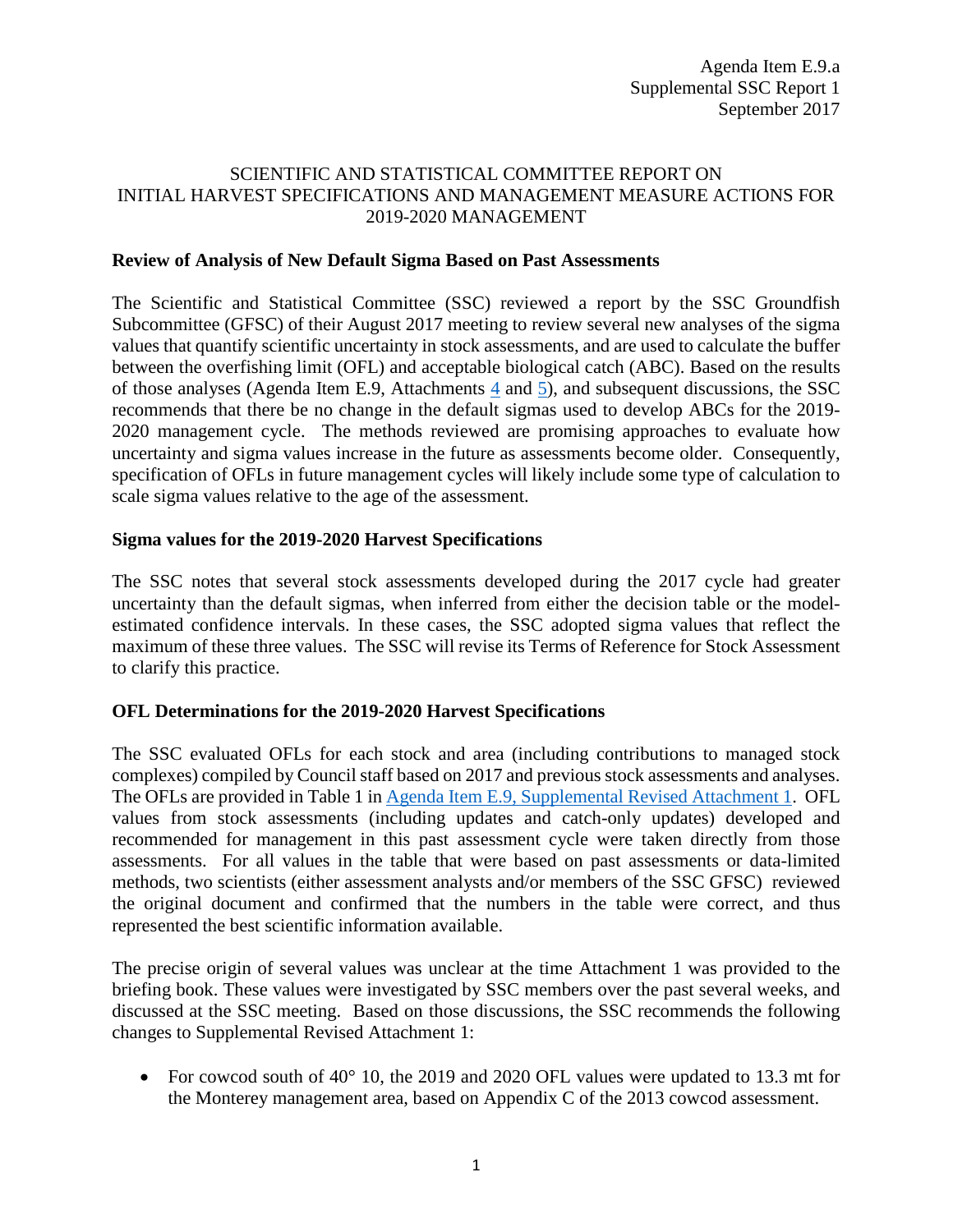- For lingcod, the stock assessment team (STAT) provided revised OFLs to correct a technical error in the way in which the projections were conducted in Stock Synthesis for the 2017 California base model. Specifically, when there are time blocks used in selectivity estimations, care must be taken to ensure that the model does not revert to applying the earliest selectivity patterns to the projection period. The revised value for 2019 for the California model (area south of  $42^{\circ}$  N.) is now 1,253 mt. As there were some additional technical issues associated with providing the 2020 OFL in time for SSC review, including that the OFL will also be dependent upon the P-star value chosen by the Council for lingcod, the 2020 OFL will be provided for final adoption in November. The 2019 OFL for the California model leads to 2019 OFLs north and south of 40° 10 N. of 4,957 and 986 mt, respectively. The basis for the apportionment of the California model OFL is the fiveyear average percentage of the NWFSC bottom trawl survey biomass in California waters between 40° 10 and 42° N., which is estimated to be 21.3 percent.
- For blue/deacon rockfish in Washington state, as catches and other data were not included in the most recent assessment (which was limited to Oregon), contributions to the northern OFL were based on an analysis developed by the STAT and recommended by the SSC as the best available science. Those contributions are 8.7 and 8.4 mt for 2019 and 2020, respectively. This leads to final OFLs for "nearshore rockfish north" of 203 and 200 mt for 2019 and 2020, respectively. The analysis will be included as an appendix in the final blue deacon rockfish stock assessment.
- For blue/deacon rockfish in California south of Point Conception, catches and other data were not included in the most recent assessment. Consequently, a depletion corrected average catch (DCAC) analysis, informed by change in biomass in the recent (2007-2017) time period from the base California model, was undertaken subsequent to the assessment review. The analysis indicated an OFL of 21.8 mt for both years in the 2019-2020 management cycle. The analysis will be appended to the final stock assessment document. The adoption of this OFL leads to values for nearshore rockfish south equal to 1,300 and 1,322 mt for 2019 and 2020, respectively.
- For gopher rockfish, the 2005 assessment is no longer considered reliable for OFL projections. However, given that the stock was estimated (and projected) to be well above  $B_{\text{MSY}}$  in that assessment, and catches have generally been below the equilibrium maximum sustainable yield (MSY) level since the assessment was adopted, the OFL is based on the equilibrium MSY proxy estimated in that assessment, of 101 mt. This contribution remains a category 3 assessment, based on the age of the assessment.

Several OFLs could not be updated at the present meeting:

• For Pacific ocean perch (POP), OFL values are pending the results of additional analyses, and potential changes to the base model, as requested by the SSC to the POP STAT [\(Agenda Item E.8.a, Supplemental SSC Report 1\)](http://www.pcouncil.org/wp-content/uploads/2017/09/E8a_Sup_SSC_Rpt1_Stock_Assessments_SEPT2017BB.pdf), to be reviewed in the mop-up webinar in late September.